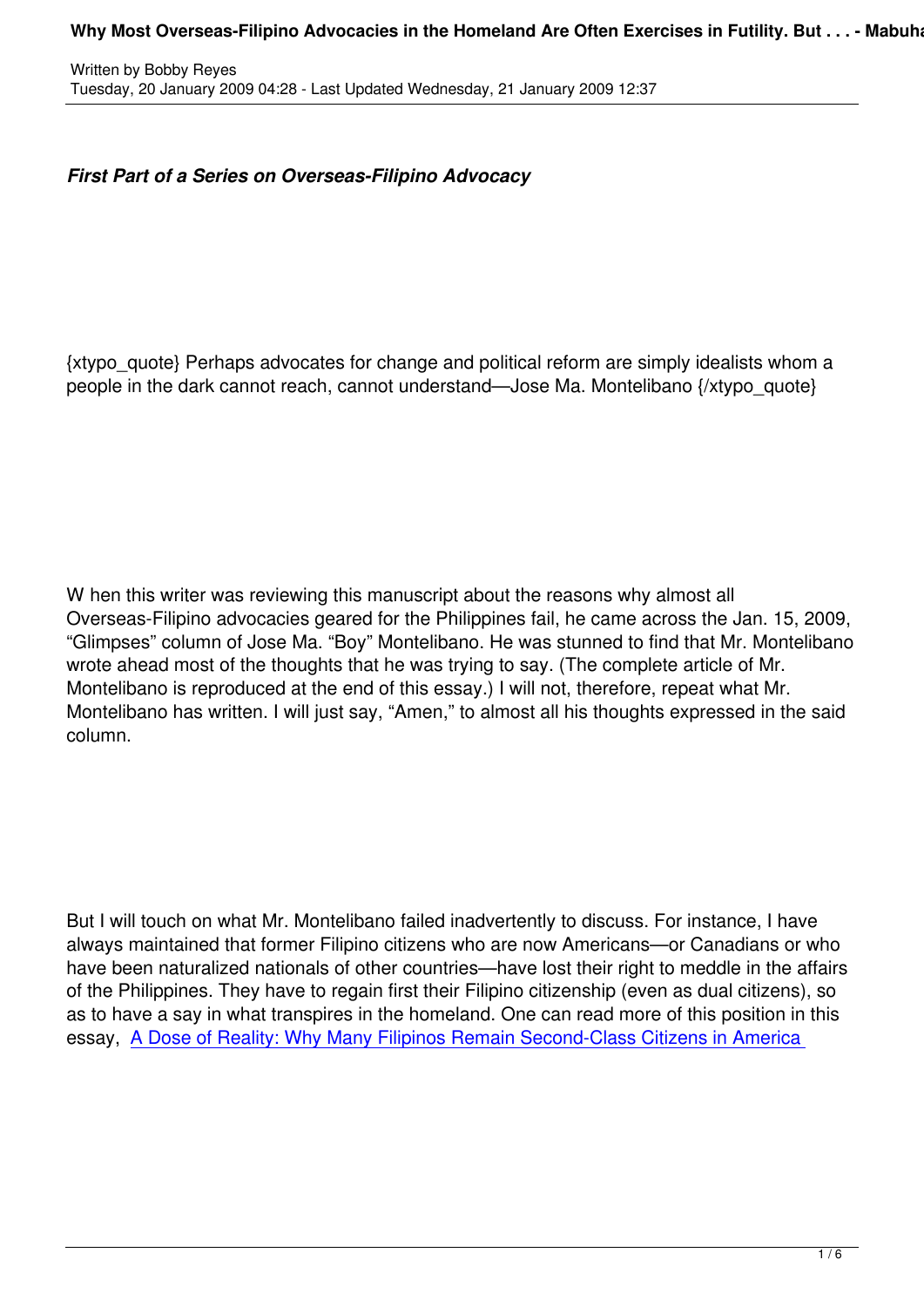## Why Most Overseas-Filipino Advocacies in the Homeland Are Often Exercises in Futility. But . . . - Mabuha

Written by Bobby Reyes Tuesday, 20 January 2009 04:28 - Last Updated Wednesday, 21 January 2009 12:37

Several of my friends and I believe that this is the primary reason why Overseas-Filipino advocates for change and reform fail to generate enough public support for their "imported" ideas. It is but natural for Filipinos in the Philippines to hate being told by visiting Americans – whether they are citizens of the United States of Filipino descent or not – what to do with their lives, so on and so forth. Some visiting Filipino-American leaders think that they know everything that ails the homeland and that they have a monopoly of Filipino patriotism. (If the Fil-AmBoys are indeed Filipino patriots, then why did they discard their Philippine citizenship in favor of an American passport?) It is like visiting the house of relatives or friends and telling them how to clean their abode or how to prepare their meals. It is not only disrespectful but also it is also a dumb move for it generates ill-will. And this is true whether the house being visited happens to be in the Philippines or in the United States or Canada for that matter. It is human nature to tell visitors, "This is my house and you do not have the right to tell me how to live my life and what to eat in my home, etceteras, etc."

What my friends and I propose is to turn the Overseas-Filipino advocacies for the homeland into joint ventures after all everybody likes to ask since time immemorial this question, "What's in it for me?" Especially if it were a business-oriented venture and done on a cooperative way (one man, one vote, irrespective of the amounts invested by all the co-op members), there should be better reaction – if not a proactive response – from our prospective partners in our homeland.

Here is the Jan 15, 2009, column of Jose Ma. Montelibano:

"Advocating Or Campaigning"

**GLIMPSES**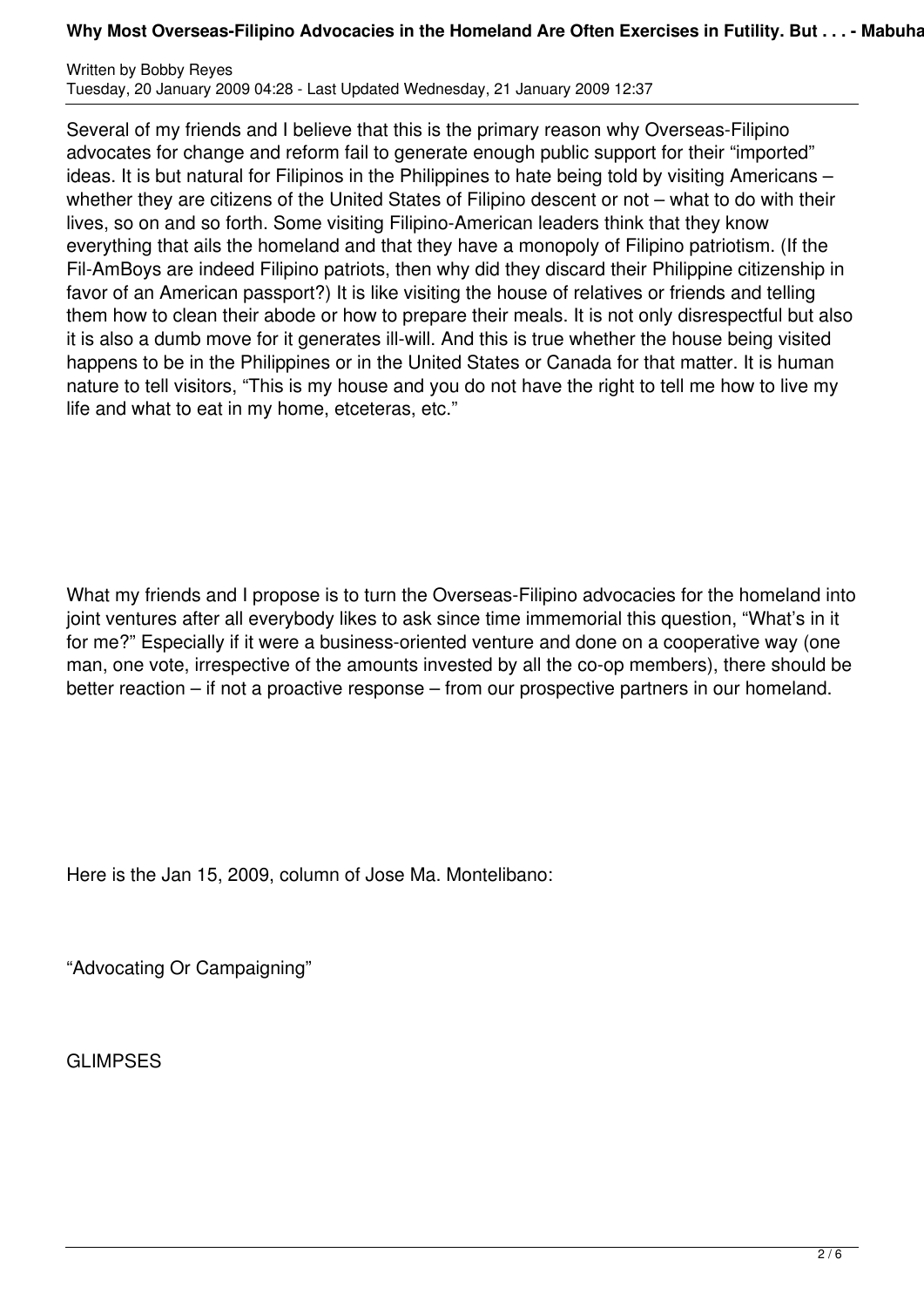## Why Most Overseas-Filipino Advocacies in the Homeland Are Often Exercises in Futility. But . . . - Mabuha

## QUOTE.

W henever elections become a national focus, there is a lot of effort to teach voters how to vote wisely. It used to be more direct when voters were told clearly to vote wisely. Today, the messaging is somewhat distorted because the desire of political advocates, and politicians who are not in power but want to be, is for voters to vote in their preferred candidates and achieve good governance that way. I say distorted because the primary role of governance belongs to those who govern, and good governance

It seems that citizens are politicized because of bad governance, or bad politics. Citizens are roused to political exercise like voting when there are elections, and the backdrop is constantly negative. Citizens are motivated to become active only when they angry or frustrated at serving public officials, or at the utter lack of better options even among those who want to run for office.

Politics, then, in the Philippines is not only very partisan and divisive, it is about bad governance rather than good governance. Any talk about good governance is misdirected to the wrong audience, not to those who ought to be taught about good governance, but those who are victims of bad governance. The main effect often is the changing of those who govern but not changing bad governance to good governance. The side effect is that Filipinos do not understand politics are a state of affairs that impact on a city, a province or a country – they only understand politics as a partisan activity and ultimately shy away from it. And the ultimate effect is that citizens know as little of responsibility as they see in those who govern them.

I have monitored advocacy groups for ten years. Most of them operate in the Internet because they are abroad. Some operate in the provinces and have limited reach. A few make their mark from the many groups which are active in Metro Manila because they can sometimes get interviewed on television and suddenly are known beyond their narrow audiences. And, then, there are the very few who are supported, or are extensions of, vested interests in business and the academe. These vested interests are not necessarily evil, but they are vested nonetheless and backed up by resources in cash, in kind and in facilities.

While the expressed desire of most is to start a movement, almost none of them succeed. The proof of this lack of success is the absence of any popularly known movement. When the target audience of these movements started by advocacy groups is the voting population itself, about 45 million Filipinos in all, there is not a single movement which one can say is known beyond a very small population circle.

Contrasted with traditional political parties, advocacy groups by themselves have little chance of making a difference. Political parties operate everyday, recruit and maintain people to their organizations, reward their key leaders and workers with jobs or projects, and are nationally represented or active even in between elections. They have grassroots presence even when their supporters are not formally registered and may have shifting loyalties.

Advocacy groups are dependent on media, on a few sponsors with funds and facilities, and the Internet for Filipinos active from abroad. Without media, without funds and facilities to host gatherings and conferences, and without the Internet to get free access to some attention, advocacy groups will have small constituencies, mostly themselves and personal friends. When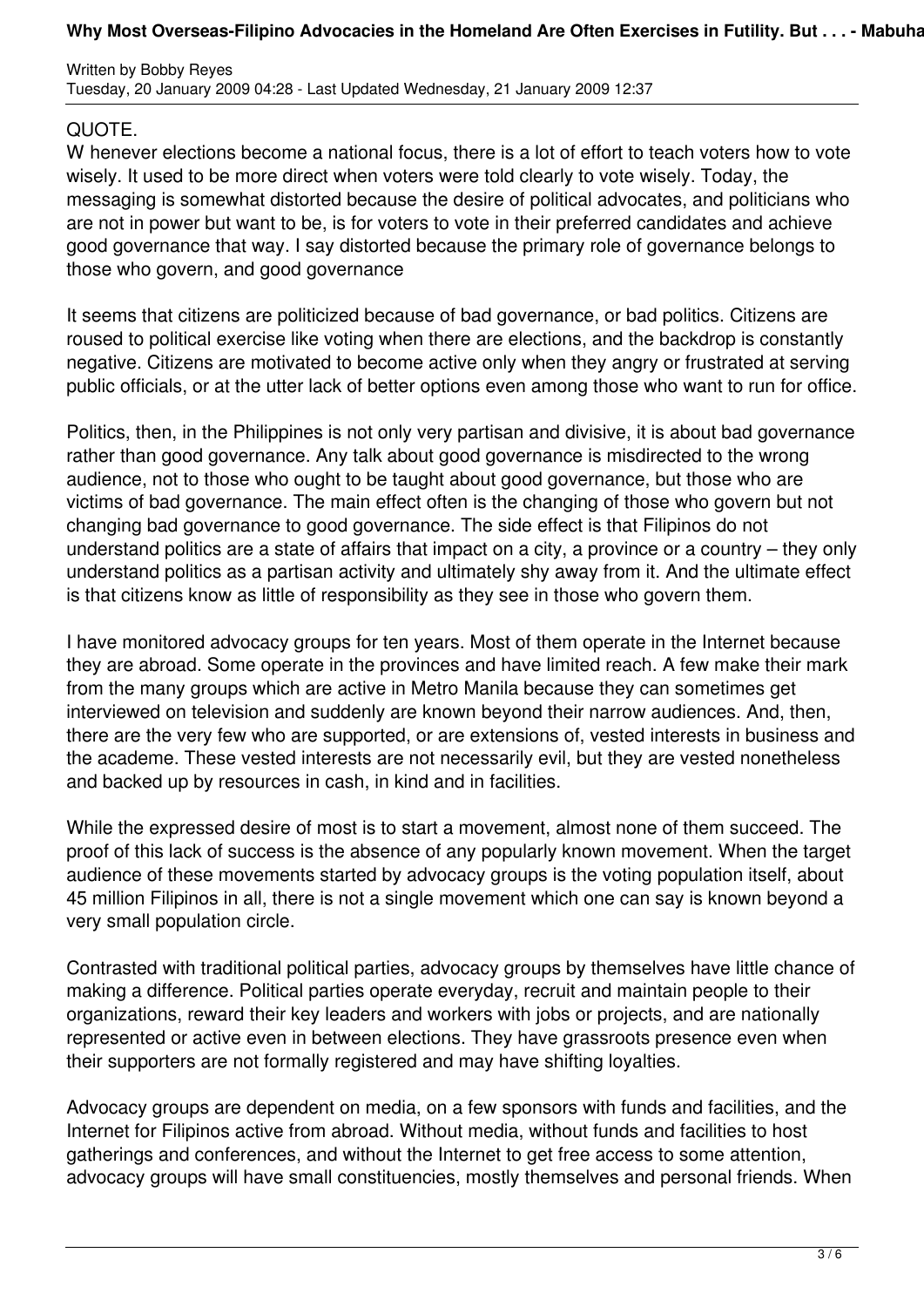they operate in Metro Manila and the Internet, they will have many common members as well.

And this is the crux of the problem. The advocacy hits the secondary market – the advocates and their personal networks of friends instead of the general public. Even with media support, the advocacy may find a wider reach but participation will hardly grow in proportion. Without the population itself agitated and ready to act, as in the two EDSA revolutions, advocacy groups accomplish little.

Their success rate is less from their performance and more from the state of emotions of their target publics.

I have often wondered if advocates for change and political reform are simply idealists whom a people in the dark cannot reach, cannot understand. There is this case of a doctor lecturing about sanitation and the consequences when people do not wash their hands before eating, when people do not wash themselves properly and regularly. Yet, the audience they lecture to have no regular supply of clean water. UNQUOTE.

"So, if there is little water -- whether clean or murky and stinking -- washing the dirty plates and public linens may be just begging the question—Bobby Reyes

 *Editor's Note: Mr. Montelibano's metaphor on the supply of clean water is very similar to a description as found in this essay,* The Parable that Is the Philippines (ISRA Series, Part 2)

*The essay carries these paragraphs: "Brother Sir Dennis perhaps has given the best rhetorical answer to Brother Sir Manny's own rhetorical question:* 'Would we not, in good conscience start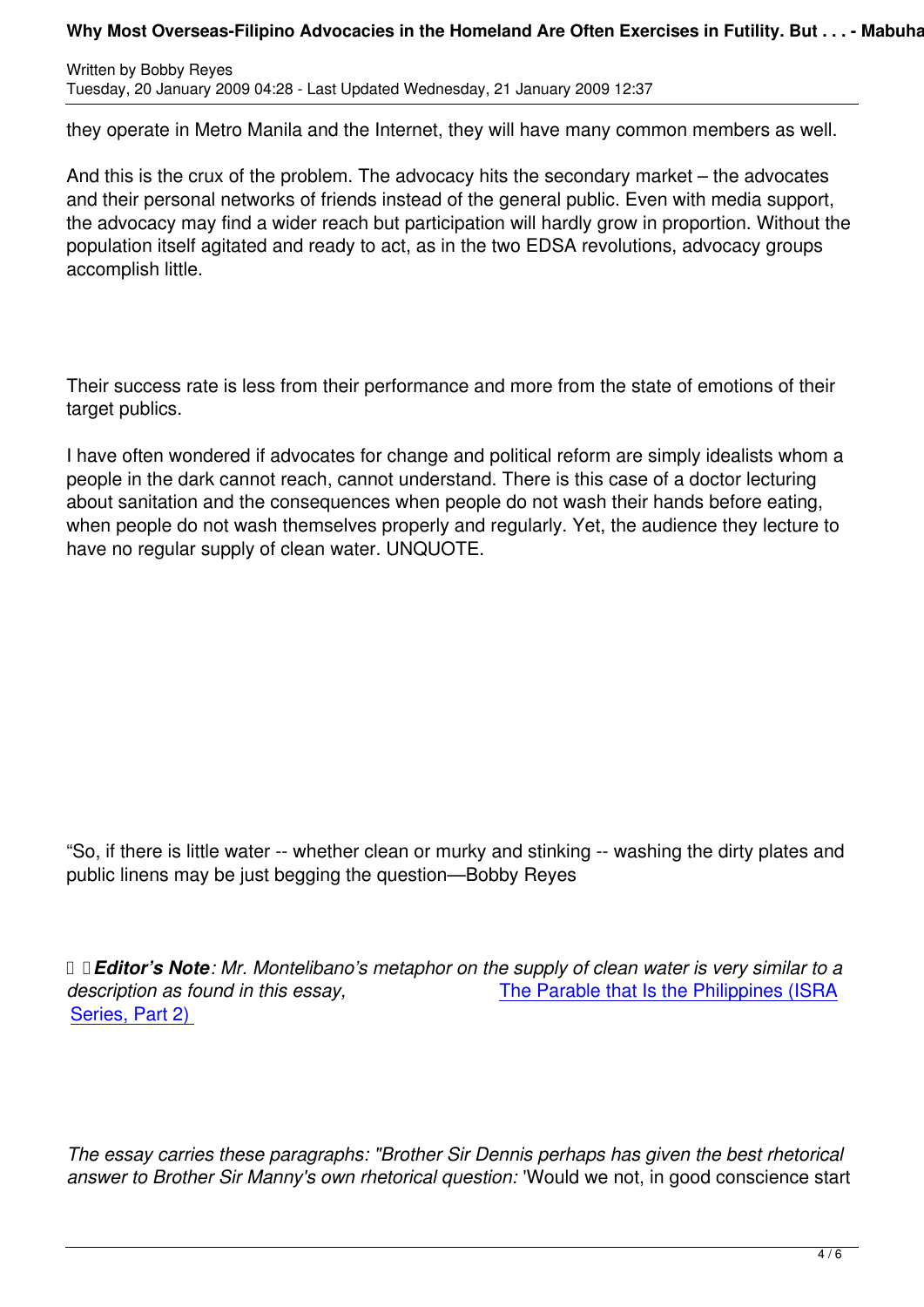to wash the plates before we put the food we offer to the people? *' Brother Dennis asks,* **'Shall we wash the dirty plates with murky, stinking water?'**

*"The Philippines is not only running out of clean-and-potable water, in fact there is* also no *more water -- stinking or not -- in many of the country's springs, brooks and streams because of wanton deforestation caused by illegal logging and burn-and-slash farming. Please read my essay,* **The Filipino "Silent Springs" (With Apologies to Rachel Carson) for more details."** 

Mr. Montelibano continues: QUOTE.

C itizens [who have little knowledge that, in a democracy, they are the eng](content/view/2736/90)ine that drives a nation to productivity, to growth and development, to peace and prosperity have as little chance to be responsible. And they will not be accountable either except by the misery of their lives from bad governance, from corruption and from poverty.

Citizens who are not aware and ready to realize their responsibility can hardly influence their rulers to be good governors. The governed, to be the pressure point for good governance, must have equal or greater power than those who govern. An ordinary citizen attains extraordinary power only in unity with other citizens, enough of them to offset the individual advantages of a rich-and-influential person. And that unity, if only achieved and used in anger and without new enlightenment, will only pay homage to bloody revolutions that litter the pages of history and the soil of countries.

Advocates, by the nature of advocacy groups, gain power by influence. But influence needs reach so more will know and may be converted to the advocacy, and the advocacy or cause itself seen as the answer to a pressing need so that there will be commitment and action from the converts. Advocates cannot be simple technocrats, not when the state of our weak nation is concerned and the future of our children are threatened.

There is a great challenge to political advocates today. They cannot be elitist in perspective and behavior or they will be no better than those they complain about. If we reach out to the people, the people must be able to reach out to us. It is not only the favorite causes of advocates that the people need, it is also the pressing needs of the people that advocates must address. UNQUOTE.

Y es, many Overseas-Filipino advocacies in the homeland are exercises in futility. But there are ways of improving the ways the exercises can be done and funded. In the following days, this writer will post the following parts of this series: